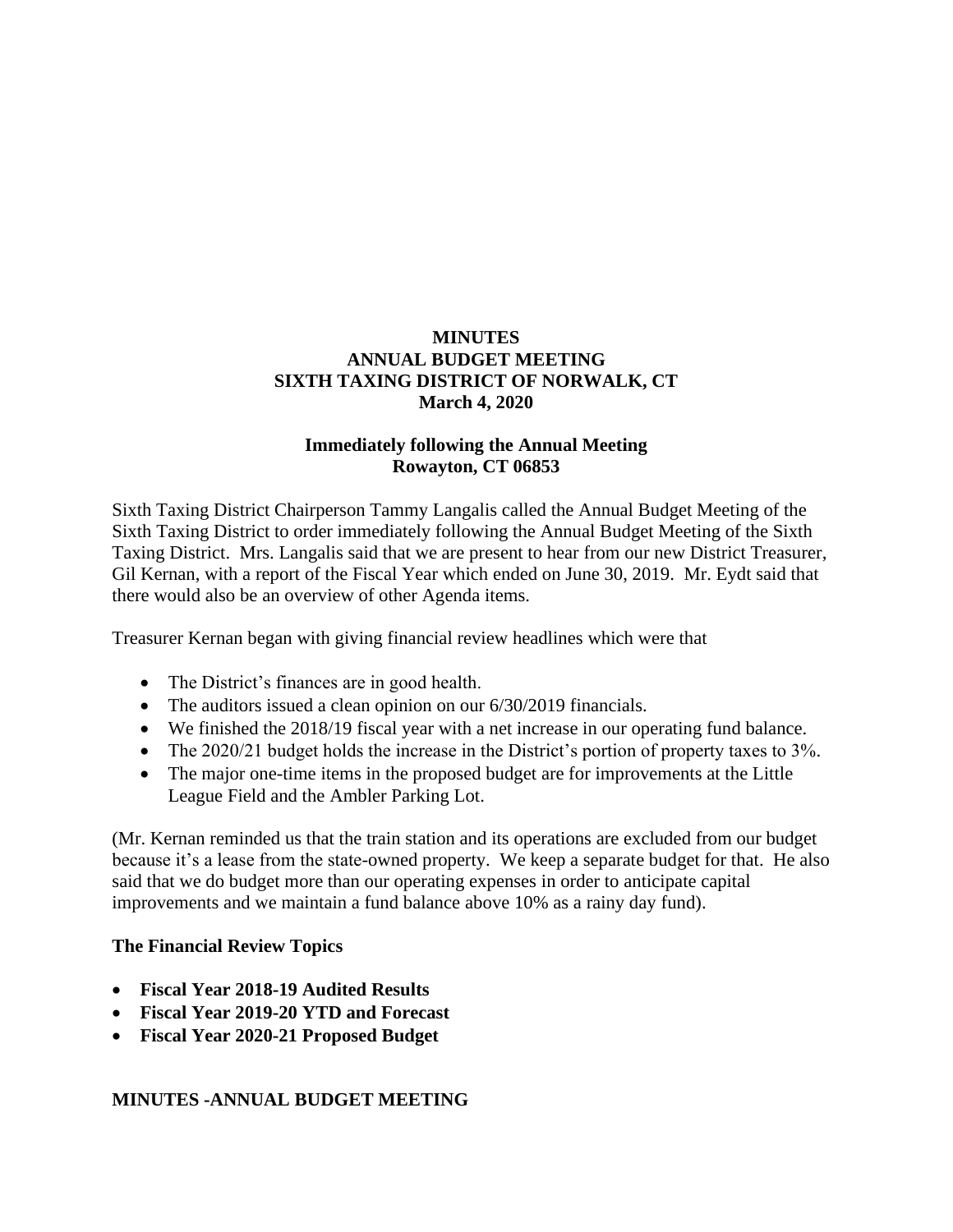## **MARCH 4, 2020 PAGE TWO**

#### **The Fiscal Year 2018-19 Audited Results**

- District financial statements are audited
- Independent Auditor is O'Connor Davies, LLP in Stamford, CT
- Results of audit: Clean, unqualified opinion
- Audited financial statements are available to the public at the Rowayton Library, at the District Treasurer's office or on the District's web site [\(www.Rowayton6TD.com\)](http://www.rowayton6td.com/). The June 30, 2019 audit will be posted shortly.
- The audit includes all of the District's activities but the remainder of this presentation excludes the Train Station Parking financials which must be kept separate from District finances under the terms of our lease with the CT Department of Transportation.

#### **Summary of 2018/19 Results**

| <b>Summary of 2018/19 Results</b> |                           |                                           |
|-----------------------------------|---------------------------|-------------------------------------------|
| <b>Revenues</b>                   | Year ending 6/30/19       |                                           |
| <b>Property Taxes</b>             |                           | \$1,742,527 6TD portion of property taxes |
| All Other                         | 101,806                   | Beach fees, rent from CC & misc fee       |
|                                   | Total Revenue \$1.844.333 |                                           |

#### **Operating Expenses**

| Home & Community, street          | 394,483     | Refuse coll./disposal, street lighting |
|-----------------------------------|-------------|----------------------------------------|
| Culture & Recreation              | 322,200     | Library, CC , Bayley, Pinkney          |
| Employee Pay & Benefits           | 378,670     | Emp cost incl wages $&$ benefits       |
| Gen. Gov't Supp                   | 127.747     | Ins, legal, audit, admin and tech      |
| Debt Service                      | 151,190     | Principal and interest payments        |
| <b>Community Grants</b>           | 20,000      | Grants to community organizations      |
| Public Safety & Parking           | 87,262      | Fire Dept. and Ambler Parking Lot      |
| <b>Total Operating Expenses</b>   | \$1,481,552 |                                        |
| <b>Transfer to Capital</b>        | 85,373      |                                        |
| <b>Revenues Less Expenditures</b> | 277,408     |                                        |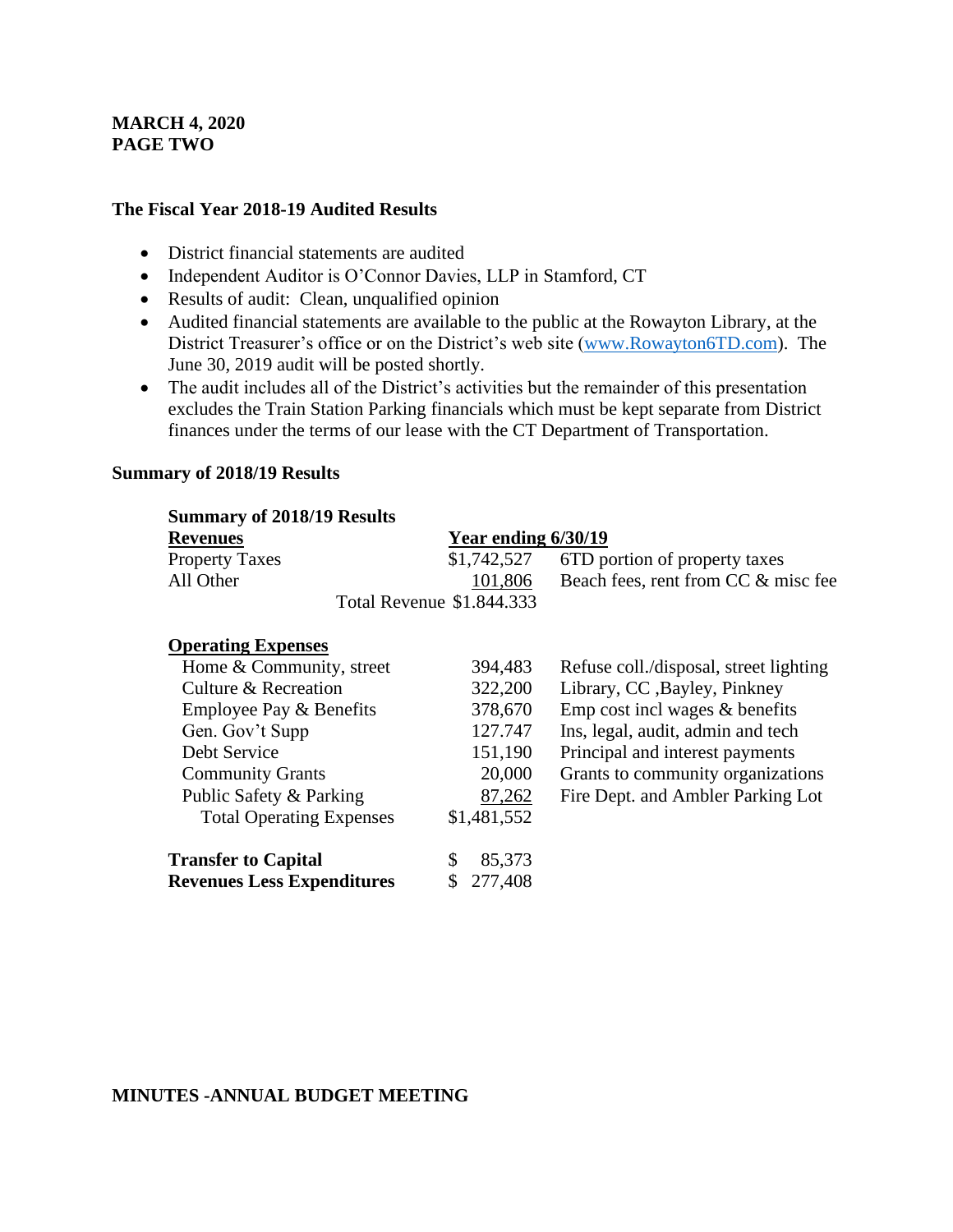## **MARCH 4, 2020 PAGE THREE**

- District revenues exceeded operating expenses and the transfer to capital by \$277,408 in Fiscal Year 2018/19.
- This net amount increases our unrestricted fund balance which can be used to defray future taxes provided we maintain the fund balance above the 10% - 15% of expenditures recommended by the auditors.

#### **Change in General Fund Balance**

|                                       | <b>Fiscal Year ending</b> |             |
|---------------------------------------|---------------------------|-------------|
|                                       | 6/30/2019                 | 6/30/2018   |
| <b>Total Assets</b>                   | \$1,009,649               | \$1,144,566 |
| <b>Total Liabilities</b>              | 304,688                   | 717,013     |
| <b>Fund Balance</b>                   | 704,961<br>S              | 427,553     |
| <b>Fund Balance Increase/Decrease</b> | 277,408<br>\$.            |             |
| <b>Changes to Fund Balance</b>        |                           |             |
| Revenues greater than Expenses        | 362,781                   |             |
| Transfers from/(to) Capital Account   | (85,373)                  |             |
| Net Increase/(Decrease)               | 277,408                   |             |

- The general fund balance is the amount by which assets exceed liabilities and represents our reserve for unforeseen expenditures.
- The District's general fund balance increased by \$277,408 from 6/30/18 to 6/30/19 reflecting the positive net income less the amount transferred to our capital account.

#### **Key Variances to Budget**

|                        | Original      | Final         |               | Actual $B/(W)$         |
|------------------------|---------------|---------------|---------------|------------------------|
|                        | <b>Budget</b> | <b>Budget</b> | Actual        | <b>Final Budget</b>    |
| Revenues               | \$1,830,806   | \$1,830,806   | \$1,844,333   | <sup>S</sup><br>13,527 |
| Expenses               | \$1,594,162   | \$1,594,162   | \$1,481,552   | \$112,610              |
| Revenues Less Expenses | \$236,644     | \$236,644     | 362,781<br>S. | \$126,137              |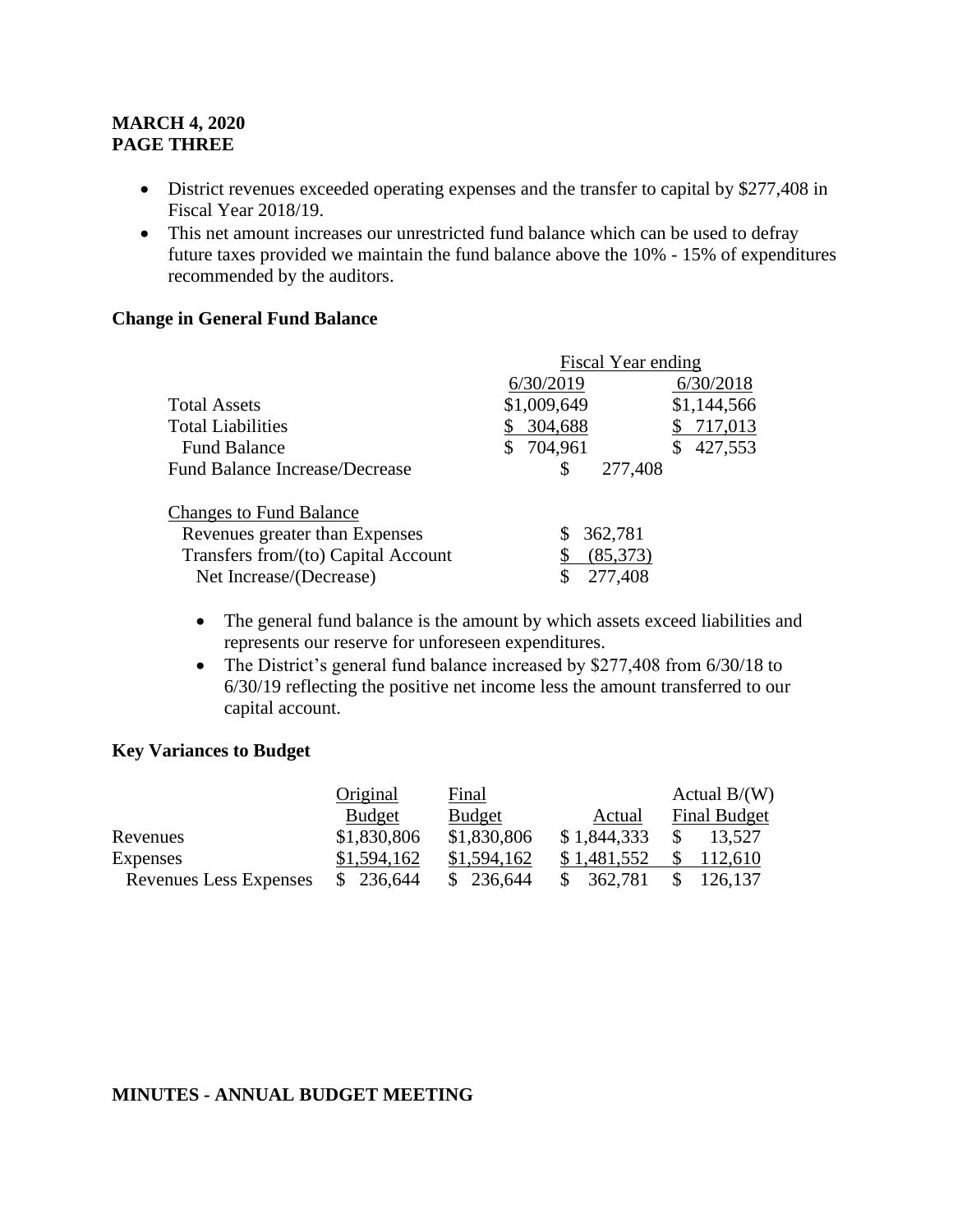# **MARCH 4, 2020 PAGE FOUR**

### Key Variances to Final Budget

| Revenues                                      |             |
|-----------------------------------------------|-------------|
| <b>Property Taxes</b>                         | $(\$6,769)$ |
| All other revenues                            | 20,296      |
| <b>Total Revenues vs Budget</b>               | \$13,527    |
| Expenses                                      |             |
| <b>General Government Support</b>             | \$29,422    |
| <b>Public Safety</b>                          | (\$1,903)   |
| Transportation                                | 641         |
| <b>Culture and Recreation</b>                 | 29,850      |
| Home and Community Services                   | 12,767      |
| <b>Employee Benefits</b>                      | 35,767      |
| Debt Service                                  | 6,066       |
| <b>Total Expenses vs Budget</b>               | 112,610     |
| <b>Total Revenues Less Expenses vs Budget</b> | \$126,137   |

- Adjustments to budgeted expenses reflect the transfer of budget monies from an expense category to either the fund balance or capital
- The \$13,527 positive revenue variance reflects higher revenues, rentals and residential beach passes, partially offset by lower revenues in all other categories.
- The \$112,610 favorable variance in expenses reflects the fact that we spent less on General Government Support, Culture and Recreation and Employee Benefits than budgeted for.

(A motion to accept the major variances as proposed in the Agenda was made by Commission Chair Tammy Langalis and seconded by Commissioner Mike Barbis. The motion passed unanimously).

### ▪ **Fiscal Year 2019-20 YTD and Forecast**

### **2019/20 Budget and YTD Results**

| <b>Revenues</b>           | <b>Budget</b> | <b>Thru 1/31/20</b> | YTD%FY |
|---------------------------|---------------|---------------------|--------|
| <b>Property Taxes</b>     | \$1,775,952   | \$1,125,389         | 63%    |
| All Other                 | 76,560        | 36,331              | 47%    |
| Total Revenue \$1,852,512 |               | \$1,161,720         | 63%    |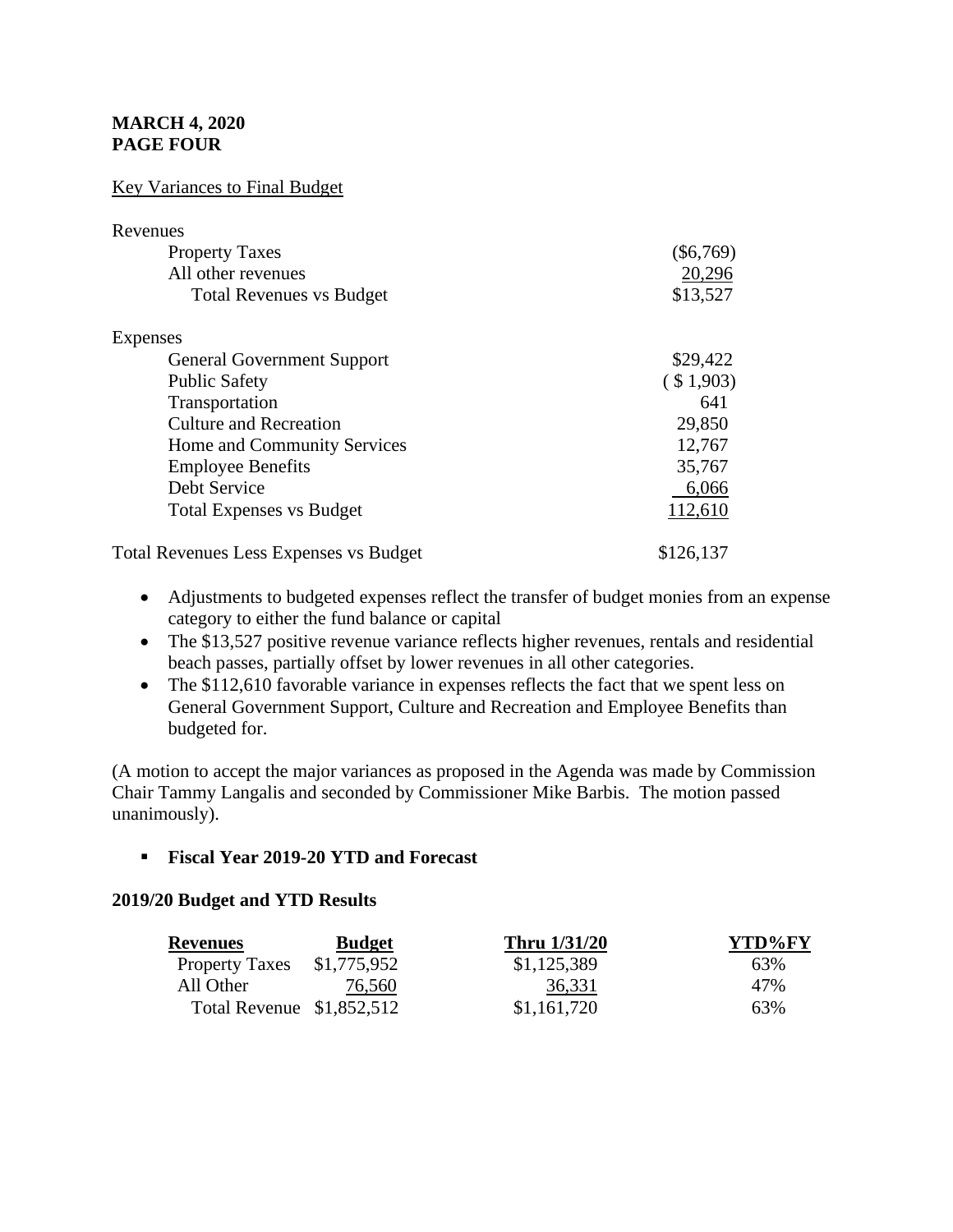## **MINUTES - ANNUAL BUDGET MEETING MARCH 4, 2020 PAGE FIVE**

| <b>Expenses</b>            |           |               |     |
|----------------------------|-----------|---------------|-----|
| Home $&$                   | \$412,750 | 218,638<br>\$ | 53% |
| Community                  |           |               |     |
| Culture $&$                | 361,200   | 238,371       | 66% |
| Recreation                 |           |               |     |
| Employee Pay &             | 447,585   | 226,968       | 60% |
| <b>Benefits</b>            |           |               |     |
| General Gov't              | 178,850   | 123,779       | 69% |
| Support                    |           |               |     |
| Debt Service               | 149,852   | 148,102       | 99% |
| <b>Community Grants</b>    | 62,500    | 60,800        | 97% |
| Public Safety &            | 79,620    | 39,932        | 50% |
| Total Expenses \$1,691,997 |           | \$1,096,590   | 65% |
| <b>Revenues Higher/</b>    |           |               |     |
| <b>Lower Than</b>          |           |               |     |
| <b>Expenses</b>            | \$160,515 | \$65,130      | 41% |
|                            |           |               |     |

- Revenues and expenses are on track to meet budget after 7 months (58% of year).
- Property tax revenues are now close to budget with funds received in February.
- Certain expenses (e.g., most community grants, insurance, debt service, etc.) are front loaded in fiscal year.

### **2019/20 Capital Account**

|                                    | <b>Balance as of</b> |
|------------------------------------|----------------------|
| <b>Equity and Capital Funds</b>    | 1/31/20              |
| Ambler Lot Improvements            | 9,300                |
| Bayley Beach Entrance & Sidewalk   | 173,715              |
| <b>Community Center Renovation</b> | 1,067                |
| Reserves and all other             | 131,949              |
|                                    | \$316,031            |

- The District currently has \$316,031 set aside for capital projects.
- This includes money that is set aside as a reserve for potential uninsured losses from a hurricane (\$110,000) and for capital projects that are in progress at Bayley beach.
- The Community Center Renovation is complete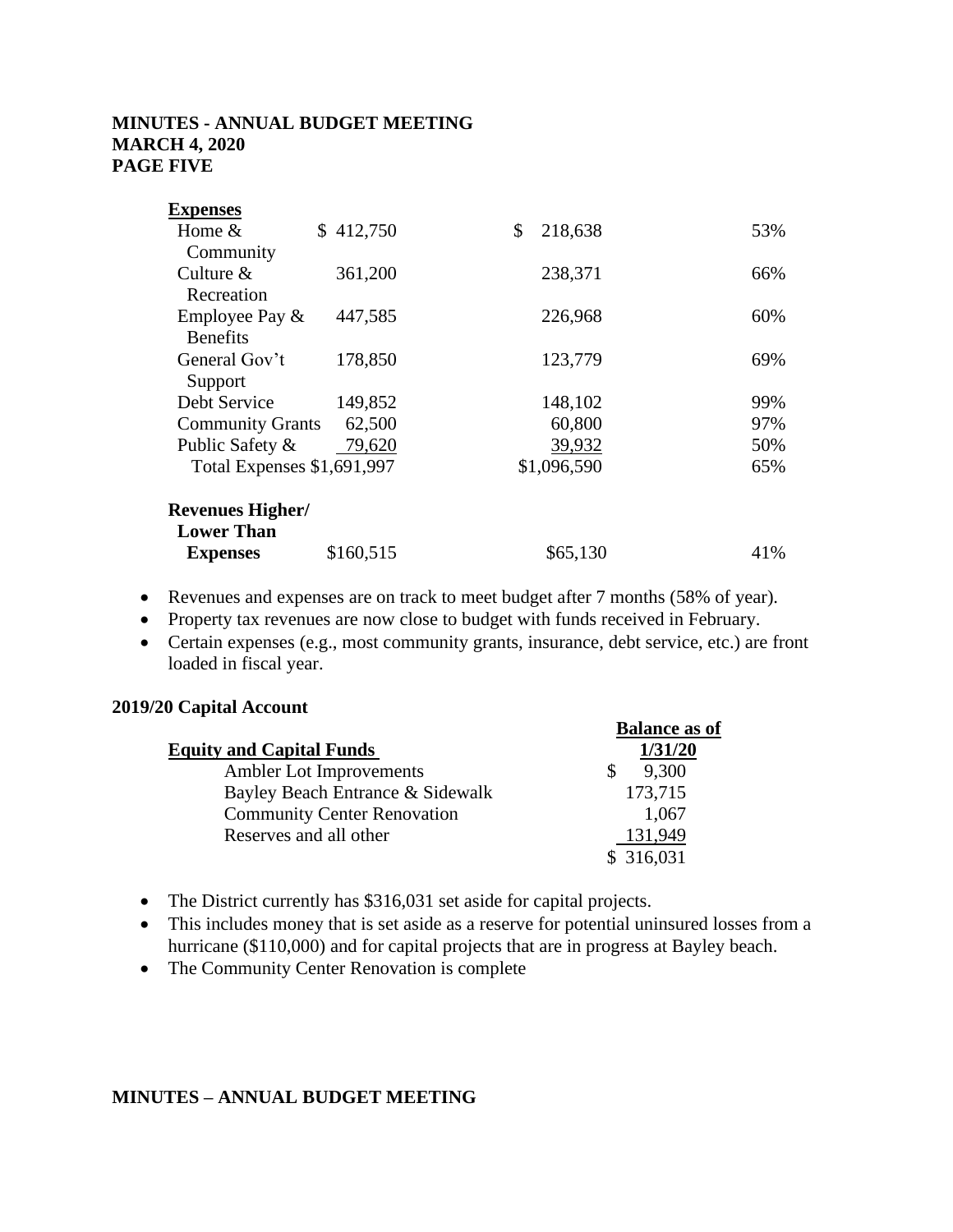## **MARCH 4, 2020 PAGE SIX**

### **Financial Review Topics**

▪ **Fiscal Year 2020-21 Proposed Budget**

### **2020/21 Proposed Budget Overview**

- We entered this year's budget planning process with a surplus from the prior year and out major capital project, the Bayley Beach Walkways and Sidewalk improvement project estimates fully funded.
- Our property tax bills from the City reflect the needs of the whole City of Norwalk (schools, roads, police, social services, etc.) plus an overlay for Sixth Taxing District expenditures which we provide and they collect on our behalf
- The District's portion of our total property taxes are only about 5% of our total tax bills but we strive to keep the number as low as possible while still providing the services that make Rowayton what it is.

## **2020/21 Proposed Budget Overview**

**Year to Year change in 6TD Property Taxes**

(Chart to be added at a later time)

- The proposed budget reflects an increase of 3% in the 6TD portion of our property taxes compared to the current fiscal year.
- The major one-time item in the budget is \$145,000 being budgeted for work on the Ambler parking lot and the Little League field drainage.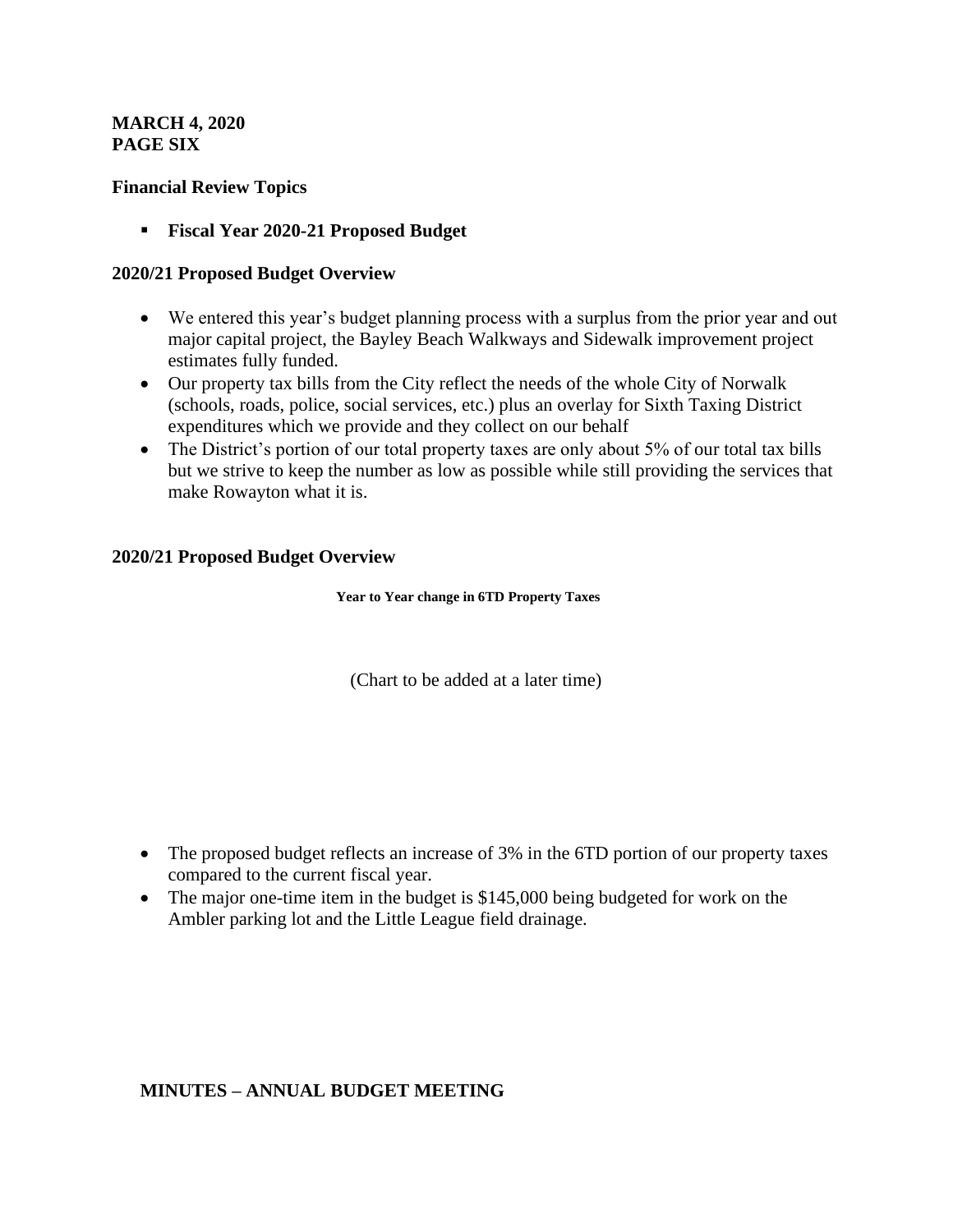# **MARCH 4, 2020 PAGE SEVEN**

#### **2020/21 Revenues**

| 2020/21  | 2019/20                    |          |                |
|----------|----------------------------|----------|----------------|
| Amount   | <b>Percent</b>             |          |                |
|          | \$1,764,953                | \$52,129 | 3.0%           |
|          |                            |          |                |
| \$11,000 | \$11.000                   | \$0      | $0.0\%$        |
| 40,000   | 40,000                     | $\theta$ | $0.0\%$        |
| 16,800   | 16.000                     | 800      | 5.0%           |
| 15,000   | 8,500                      | 6,500    | 76.5%          |
|          |                            |          |                |
| 5,500    | 6,000                      | (500)    | $-8.3\%$       |
| 6,060    | 6,060                      | \$0      | 0.0%           |
|          | \$1,852,513                | \$58,929 | 3.2%           |
|          | \$1,817,082<br>\$1,911,442 |          | Yr./Yr. Change |

• The 6TD portion of our property taxes, which account for 95% of total District revenues, are proposed at \$1,817,082, up 3% from the current fiscal year.

# **2020/21 Expenditures**

| 2020/21          | 2019/20       |               |                                                |
|------------------|---------------|---------------|------------------------------------------------|
| <b>Budget</b>    | <b>Budget</b> | <b>Amount</b> | <b>Percent</b>                                 |
| \$422,500        | \$412,750     | 9,750<br>\$   | 2.4%                                           |
| 393,350          | 360,400       | 32,950        | 9.1%                                           |
| 443,215          | 447,585       | (4,370)       | $-1.0%$                                        |
| 156,937          | 178,849       | (21,912)      | $-12.3%$                                       |
| 146,739          | 149,853       | (3,114)       | $-2.1%$                                        |
| 60,160           | 62,500        | (2,340)       | $-3.7%$                                        |
| 97,260           | 94,200        | 3,060         | 3.2%                                           |
| $\boldsymbol{0}$ | 30,000        | (30,000)      | <b>NA</b>                                      |
| \$1,720,161      | \$1,736,137   | $($ \$15,976) | $-0.9\%$                                       |
| \$191,280        | \$236,644     |               | $-19.2\%$                                      |
| \$1,911,441      | \$1,972,781   |               | $-3.1%$                                        |
|                  |               |               | Yr./Yr. Change<br>$(\$45,364)$<br>$(\$61,340)$ |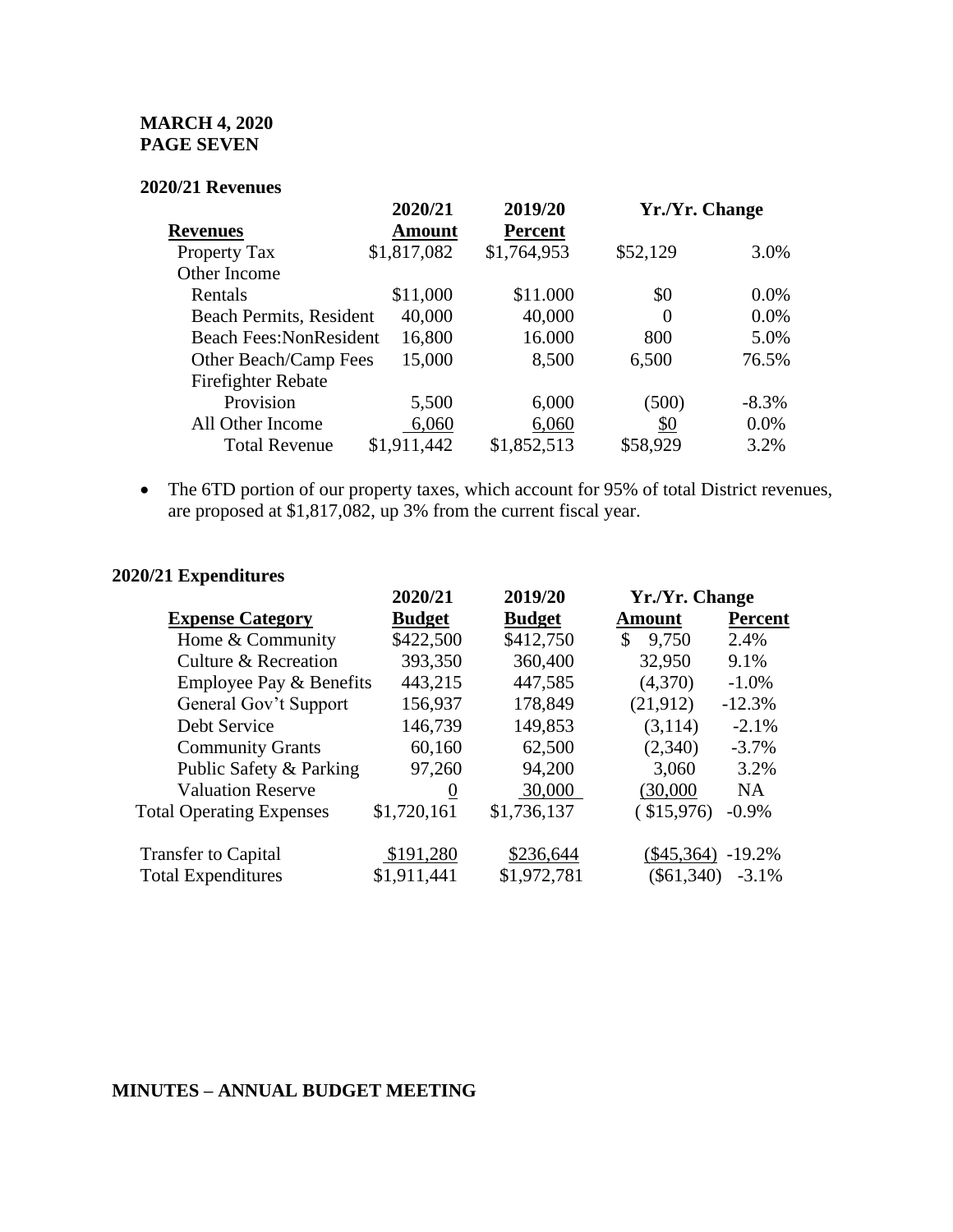# **MARCH 4, 2020 PAGE EIGHT**

- Total District operating expenses are down 1% driven by several items:
	- $\checkmark$  \$32,000 higher Cultural and Recreation to pay for extended lifeguard hours at Bayley Beach and planned improvements at Pinkney Park
	- $\checkmark$  (\$22,000) lower General Government Support to adjust from previous budgeted amounts for insurance and administrative amounts that were higher than actual amounts spent.
	- $\checkmark$  \$10,000 increase due to higher refuse collection expenses
	- $\checkmark$  (\$30,000) lower valuation claim reserve to reflect lack of valuation claim adjustments.
- Transfers to capital are down \$45,364.

### **2020/21 Community Grants**

|                                    | 2020/21       | 2019/20       | <b>Year/Year Change</b> |                |
|------------------------------------|---------------|---------------|-------------------------|----------------|
| <b>Community Grants</b>            | <b>Budget</b> | <b>Budget</b> | <b>Amount</b>           | <b>Percent</b> |
| Library                            | \$220,800     | \$216,000     | \$4,800                 | 2%             |
| Little League                      | 6,000         | 6,000         | $\theta$                | 0%             |
| Mayor's Summer                     |               |               |                         |                |
| <b>Employment Program</b>          | 0             | 1,700         | (1,700)                 | $-100%$        |
| <b>Norwalk Tree Alliance</b>       | 3,000         | 0             | 3,000                   | 100%           |
| <b>Rowayton Paddle Tennis</b>      |               |               |                         |                |
| Association                        | 10,000        | 10,000        | $\Omega$                | 0%             |
| <b>Rowayton Arts Center</b>        | 10,000        | 10,000        | $\theta$                | 0%             |
| RCA – Fireworks, etc.              | 10,000        | 10,000        | $\Omega$                | 0%             |
| <b>Rowayton Gardeners</b>          | $\theta$      | 3,000         | (3,000)                 | $-100%$        |
| <b>Rowayton Historical Society</b> | 11,160        | 19,800        | $(\$8,640)$             | $-44%$         |
| Shakespeare on the Sound           | 10,000        | 12,000        | $(\$2,000)$             | $-17%$         |
| <b>Total Community Grants</b>      | \$280,960     | \$278,500     | 2,460                   | $1\%$          |

- Grants are up \$2,460, with the mix of increases and decreases highlighted in the chart above.
- The Historical Society plans to continue their work on the Boathouse and maritime museum, install an ADA ramp and improve the landscaping.